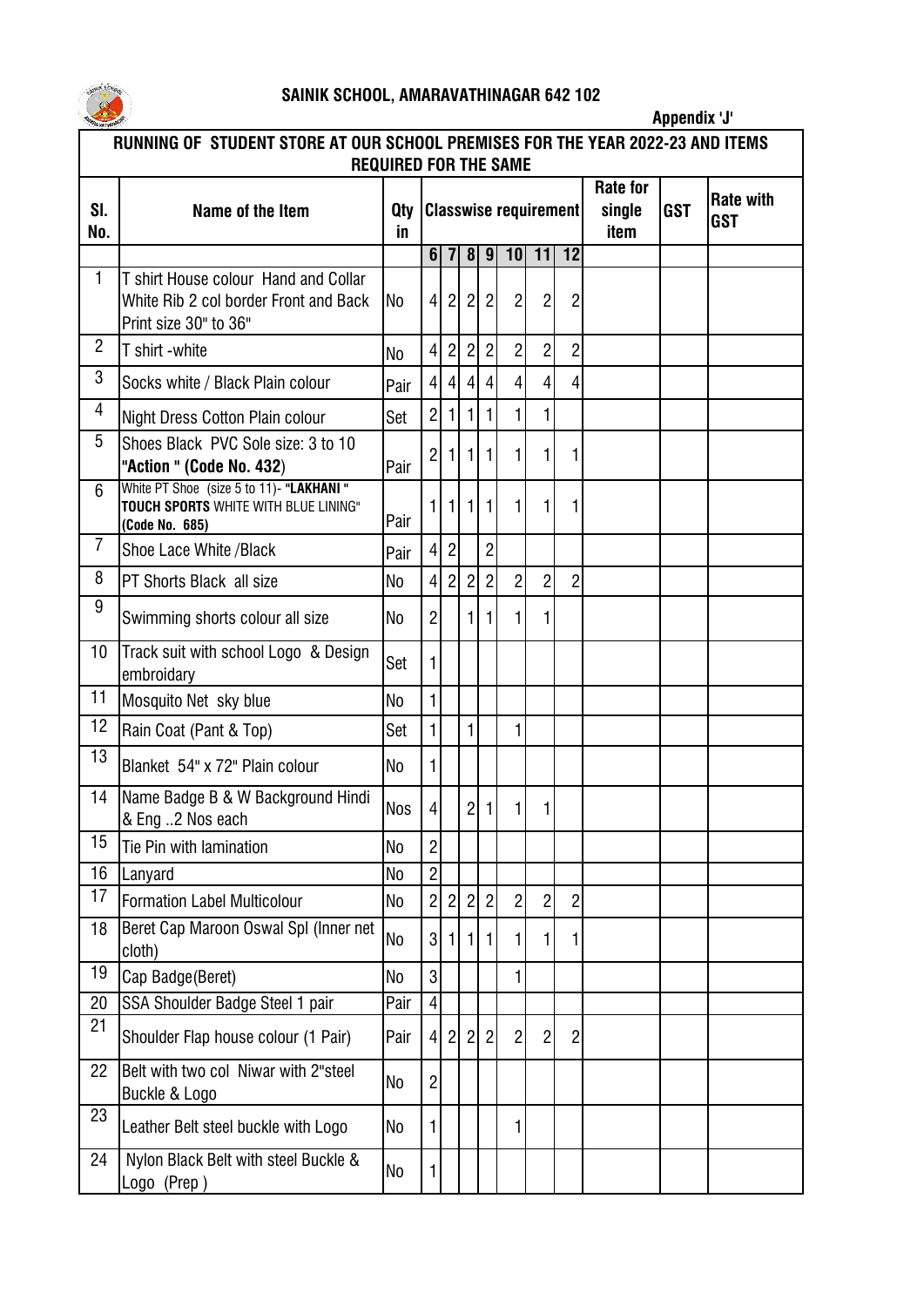|            |                                                                |                | <b>Classwise requirement</b> |                |                |              |    |                 |                 | <b>Rate for</b> |            | <b>Rate with</b> |
|------------|----------------------------------------------------------------|----------------|------------------------------|----------------|----------------|--------------|----|-----------------|-----------------|-----------------|------------|------------------|
| SI.<br>No. | Name of the Item                                               | Qty<br>in      |                              |                |                |              |    |                 |                 | single<br>item  | <b>GST</b> | <b>GST</b>       |
|            |                                                                |                | 6                            | $\overline{7}$ | $\overline{8}$ | 9            | 10 | $\overline{11}$ | $\overline{12}$ |                 |            |                  |
| 25         | Tie two colour Ord                                             | N <sub>0</sub> | $\overline{2}$               |                |                |              |    |                 |                 |                 |            |                  |
| 26         | Tie Satin with Logo & Colour weaving                           | <b>No</b>      | $\overline{2}$               |                |                |              |    |                 |                 |                 |            |                  |
| 27         | Jercy Pullover neck & sleeve red line<br>size 30" to 36" OSWAL | <b>No</b>      | $\mathbf{1}$                 |                |                |              | 1  |                 |                 |                 |            |                  |
| 28         | <b>Plastic Box Medium</b>                                      | No             | $\mathbf{1}$                 |                |                |              |    |                 |                 |                 |            |                  |
| 29         | Dust Bin plastic                                               | No             | $\mathbf{1}$                 |                |                | 1            |    |                 |                 |                 |            |                  |
| 30         | Table Cloth Plastic with print                                 | <b>No</b>      |                              |                |                |              | 1  |                 |                 |                 |            |                  |
| 31         | <b>Blazer with Embroidary Logo</b>                             | <b>No</b>      |                              |                |                |              | 1  |                 |                 |                 |            |                  |
| 32         | School Bag with print                                          | <b>No</b>      | $\mathbf{1}$                 |                |                |              | 1  |                 |                 |                 |            |                  |
| 33         | Hanger Plastic / Steel                                         | <b>No</b>      | 6 <sup>1</sup>               |                |                | 3            |    |                 |                 |                 |            |                  |
| 34         | Insole for shoes                                               | N <sub>o</sub> | $\mathbf{1}$                 | $\mathbf{1}$   | 1              | 1            | 1  |                 |                 |                 |            |                  |
| 35         | <b>Torch With Cell Ordinary</b>                                | <b>No</b>      | $\mathbf{1}$                 |                |                |              | 1  |                 |                 |                 |            |                  |
| 36         | Bath room Chappal Ordinary                                     | N <sub>0</sub> | $\mathbf{1}$                 |                | $\mathbf{1}$   |              | 1  |                 |                 |                 |            |                  |
| 37         | <b>Alarm Clock</b>                                             | No.            | $\mathbf{1}$                 |                |                |              | 1  |                 |                 |                 |            |                  |
| 38         | Rain Cap                                                       | N <sub>o</sub> | $\mathbf{1}$                 |                |                |              |    |                 |                 |                 |            |                  |
| 39         | <b>Marker Pen</b>                                              | N <sub>o</sub> | $\overline{2}$               | $\mathbf{1}$   | $\mathbf{1}$   | $\mathbf{1}$ | 1  | 1               | 1               |                 |            |                  |
| 40         | School Cap (Navy Blue)                                         | N <sub>0</sub> | $\mathbf{1}$                 |                |                |              |    |                 |                 |                 |            |                  |
| 41         | <b>Bed Cover</b>                                               | <b>No</b>      | $\mathbf{1}$                 |                |                |              |    |                 |                 |                 |            |                  |
| 42         | Water bottle                                                   | N <sub>0</sub> | 1                            | $\mathbf{1}$   |                |              |    |                 |                 |                 |            |                  |
| 43         | <b>Foot Powder</b>                                             | N <sub>0</sub> | $\mathbf{1}$                 | $\mathbf{1}$   |                |              |    |                 |                 |                 |            |                  |
| 44         | Key Chain                                                      | N <sub>0</sub> | $\mathbf{1}$                 | 1              | 1              |              | 1  |                 |                 |                 |            |                  |
| 45         | NCC Boot Black (Tata)                                          | Pair           |                              |                |                | 1            | 1  | 1               |                 |                 |            |                  |

\*\* Total strength of cadets is 655\*\*

## **Terms & Conditions:**

- 1 Branded and quality items are to be provided.
- 2 The contract duration is two years i.e., 01 Jun 2022 to 31 May 2024
- 3 The school will provide building with existing furniture viz., Table , Rack, Cupboard to run Student store.
- 4 Room Rent and Electricity Charges for the occupied building will be charged by the school as per the existing rates.
- 5 **Performance Security Deposit is payable by the supplier at the rate of 10% of the contract value to the school which is refundable at the end of the contract period.**
- 6 The selling price will be fixed as per the Rate Fixation Board of the school .
- 7 The contractor is responsible to get the quality and standard of products approved by the school Administration.
- 8 The delay in the distribution/supply to the Students shall attract the penalty of Rs.1000/- per day and is also liable for forfeiture of SD.
- 9 **The Student store shall be open on Saturday & Sundary only for FIVE hours as per**